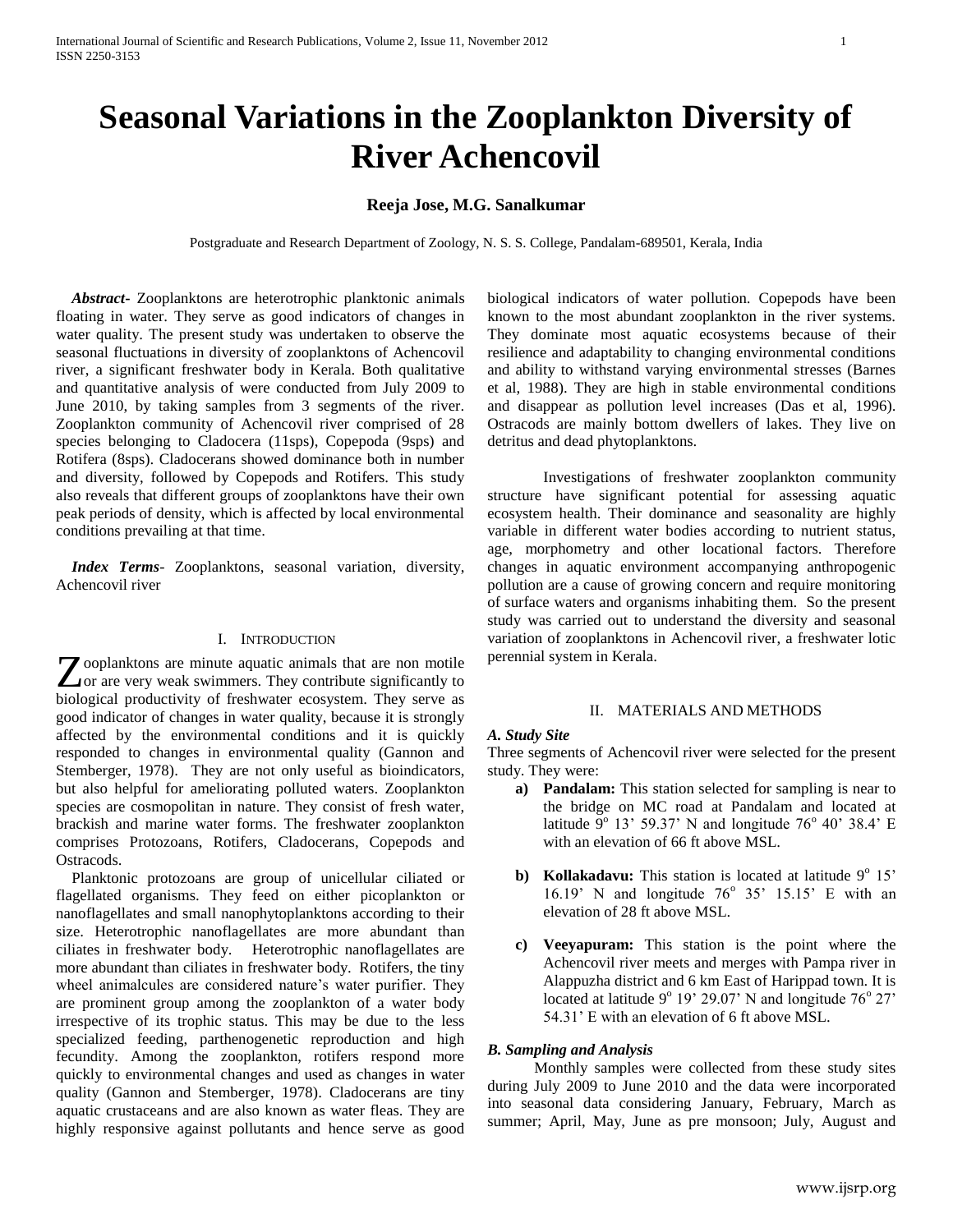September as monsoon; October, November and December as post monsoon.

 Qualitative sampling of zooplankton was done with the aid of plankton net of mesh size 60-75µ. Quantitative samples were collected by filtering 200 L water. The collected specimens were carefully transferred to a tube, narcotized with 5% formalin and preserved in freshly prepared 5% formalin. These were taken to the laboratory and first sorted out into different groups using a dissection microscope. Taxonomic identification was done with the help of Olympus Stereoscopic Dissection Microscope and using relevant literatures (Petersen, 2010; Yule and Sen, 2004). The descriptive statistics were conducted while statistical significance of differences (P<0.05) was determined by analysis of variance (ANOVA).

#### III. RESULTS AND DISCUSSION

 Zooplankton community of Achencovil river comprised of 28 species belonging to Cladocera (11sps), Copepoda (9sps) and Rotifera (8sps) (Table. 1).

The relative abundance of zooplankton population in this river depicted in Fig. 1 shows during summer, rotifers were dominated (39.36%) followed by copepods (33.53%) and cladocera (27.11%). The cladocerans marked higher abundance during pre monsoon (41.41%) and monsoon (45%) while copepods formed the dominant group during post monsoon season (42.01%).

#### *A. Cladocera*

 The Cladoceran population identified from Achencovil river during the present study were represented by 11 species belonging to 7 genera and 6 families; Daphnidae, Bosminidae, Sididae, Moinidae, Chydoridae and Macrotricidae. Quantitative analysis during the period of study showed that the family Chydoridae exhibit maximum diversity of species. It is represented by 4 species; *Chydorus ventricosus, Alona quadrangularis, A. rectangula* and *A. verrucosa*. *Ceriodaphnia cornuta* belongs to the family Daphnidae, found to be predominant species among the identified cladocerans. Among the family Bosminidae; *Bosmina longirostris* and *B. fatalis* were recorded. From all other families only a single species were recorded.

 The percentage composition of the identified cladocerans varied between 0.67% and 24.94%. Among them, *Ceriodaphnia cornuta* (24.94%) dominated followed by *Bosmina longirostris* (15.65%),*Diaphanosoma excisum* (14.29%), *B. fatalis* (12.47%), *Daphnia carinata*(11.79%), *Moina micrura* (9.75%), *Alona verrucosa* (4.54%), *Chydorus ventricosus* (3.40%), *Alona quadrangularis* (1.59%), *A. rectangula* (0.91%) and *Macrotrix spinosa* (0.68%). In this study, minimum numbers of cladocerans were reported in summer (31N/L) and post monsoon season (29N/L) at segment 2 (Table. 2). This group exhibit highest peak at segment 3, during pre monsoon (45N/L) and monsoon with seasonal mean peak value of 42N/L. This observed maximum pre monsoonal density may be due to high phytoplankton density. Similar observation was earlier made by Santhanam and Perumal (2003). The decrease in the density of cladocerans may be due to seasonal variation. Therefore, a clear seasonal fluctuation was

observed in the density of cladoceran population of Achencovil river. These seasonal variations in the density of cladocerans are statistically significant  $(P< 0.05)$ .

#### *B. Copepoda*

 The Copepod population identified from Achencovil river during the present study were represented by 9 species belonging to 8 genera and 3 families. Among them, *Mesocyclops leuckarti* (24.57%) dominated followed by *Eucyclops serrulatus* (19.39%),*Trophocyclops prascinus* (14.66%), *Mysis sps* (12.29%), *Pseudodiaptomus nostradamus* (9.93%), *Microcyclops varicans* (8.51%), *Mesocyclops hyalinus* (4.96%), *Filipinodiaptomus insulanus* (3.54%) and Nauplius larvae (2.13%). In this study, cyclopoid copepods were dominant over calanoid copepods.

 Copepoda exhibit highest peak at all 3 segments during post monsoon season and the seasonal mean peak value was 44.67 N/L (Table.3). It can be explained as the result of settling of rainwater and return of favourable condition. The minimum number was found in monsoon season with seasonal mean value of 25.33 N/L. Similar observation was earlier made by Padmavati and Goswami (1996). This decrease in the density of copepod may be due to environmental variation. So there exists seasonal fluctuation in the density of copepod population of Achencovil river. The seasonal variations in the density of copepods are statistically significant (P< 0.05).

#### *C. Rotifera*

 The Rotifer population identified from Achencovil river during the present study were represented by 8 species belonging to 6 genera and 5 families; namely Branchionidae, Asplanchnidae, Trichocercidae, Lecanidae and Testudinellidae. Quantitative analysis during the period of study showed that the family Branchionidae exhibit maximum diversity of species. It is represented by 4 species; among them *Brachionus angularis* was found to be predominant species. From all other families only a single species were recorded.

 The percentage composition of the identified rotifers varied between 5.69% and 20.54%. Among them, *Brachionus angularis* (20.54%) dominated followed by *Brachionus calyciflorus* (17.57%), *Keratella tropica* (15.84%), *Asplanchna priodonta*  (13.37%), *Trichocera rattus* (10.89%), *Lecane bulla* (8.66%), *Brachionus caudatus* (7.43%) and *Testudinella patina* (5.69%). In this study, minimum numbers of rotifers were reported in monsoon (23N/L) at segment 2 (Table. 4). This group exhibit highest peak at segment 3, during summer (48N/L). Arora and Mehra (2003) while analysing seasonal dynamics of rotifers in relation to physico chemical conditions of lotic water body made similar observations in increased densities in summer and reduced densities in winter. In summer, the absence of inflow of water brings stability to the water body. The availability of food is more due to production of organic matter and decomposition. These factors contribute for high species density.

 In most of the aquatic ecosystem different zooplankton groups acts as one of the major primary consumer as a result, their diversity, abundance and seasonality affects the other biotic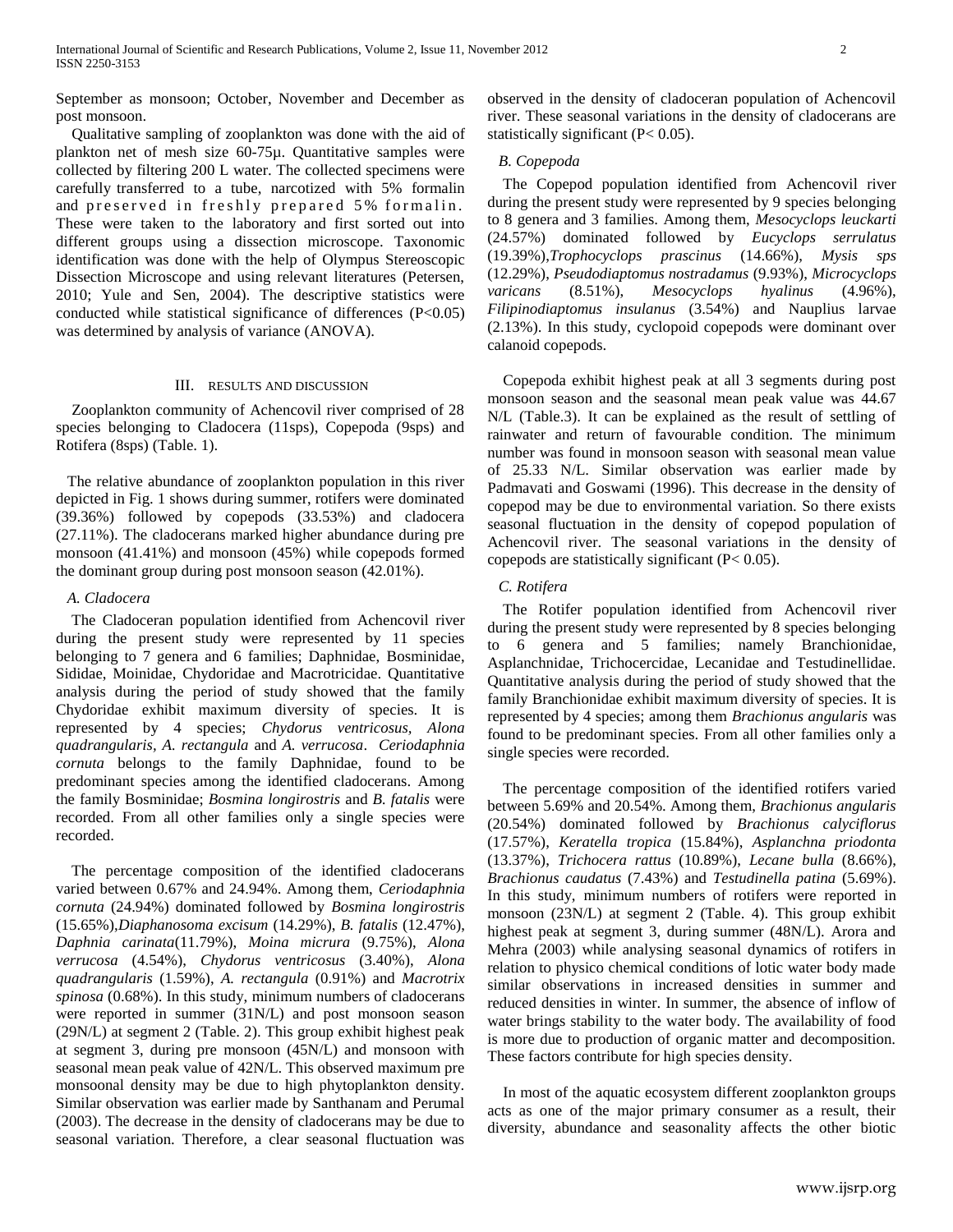components there in. The zooplankton population of the concerned habitat was found to be dominated by cladocerans both in number and diversity followed by copepods and rotifers. Therefore the present study on qualitative and quantitative changes occurring in the riverine ecosystems is necessary in order to understand and preserve the biodiversity of Achencovil river.

#### REFERENCES

- [1] Gannon, J.E., and Stemberger, R.S, Zooplankton especially crustaceans and rotifers as indicators of water quality. *Trans. Am. Micros. Soc,* [97 (1978) 16-35].
- [2] Barnes, R.S.K., Calow, P. and. Olive, P.J.W, The Invertebrates: a new synthesis. Blackwell Scientific Publications, London, 1988.
- [3] Das, P. K., Michael, R .G. and Gupta A, *Tropical Ecology*, [37 (2) (1996) 257-263].
- [4] Petersen, F, An illustrated key to the Philippine Freshwater Zooplankton. 2010.
- [5] Yule, C. M. and Sen, Y. H, Freshwater invertebrates of the Malaysian Region. Academy of Sciences, Malaysia, 2004, pp. 379-851.
- [6] Santhanam,P. and Perumal,P, Diversity of zooplankton in Parangipettai coastal waters,Southeast coast of India. *J.Mar.Biol.Assoc.India*, [45 (2003)144-151].
- [7] Padmavati, G. and Goswami, C, Zooplankton ecology in the Mandovi-Zuari estuarine system of Goa, west coast of India. *Int. J. Ecol. Environ. Sci*, [31(1996) 273-278].
- [8] Arora,J. and Mehra,N, Seasonal dynamics of rotifers in relation to physical and chemical conditions of the river Yamuna ( Delhi), India. *Hydrobiologia*, [491(2003) 101-109].

#### AUTHORS

**First Author** – Reeja Jose, M.Sc., M.Phil, Postgraduate and Research Department of Zoology, N. S. S. College, Pandalam, Kerala, India. [reejaalbert@gmail.com](mailto:reejaalbert@gmail.com)

**Second Author** – Dr.M.G. Sanalkumar, M.Sc., Ph.D., Postgraduate and Research Department of Zoology, N. S. S. College, Pandalam, Kerala, India. [mgsanalkumar@gmail.com](mailto:mgsanalkumar@gmail.com)

**Correspondence Author** – Reeja Jose, [reejaalbert@gmail.com,](mailto:reejaalbert@gmail.com) +91 9495733915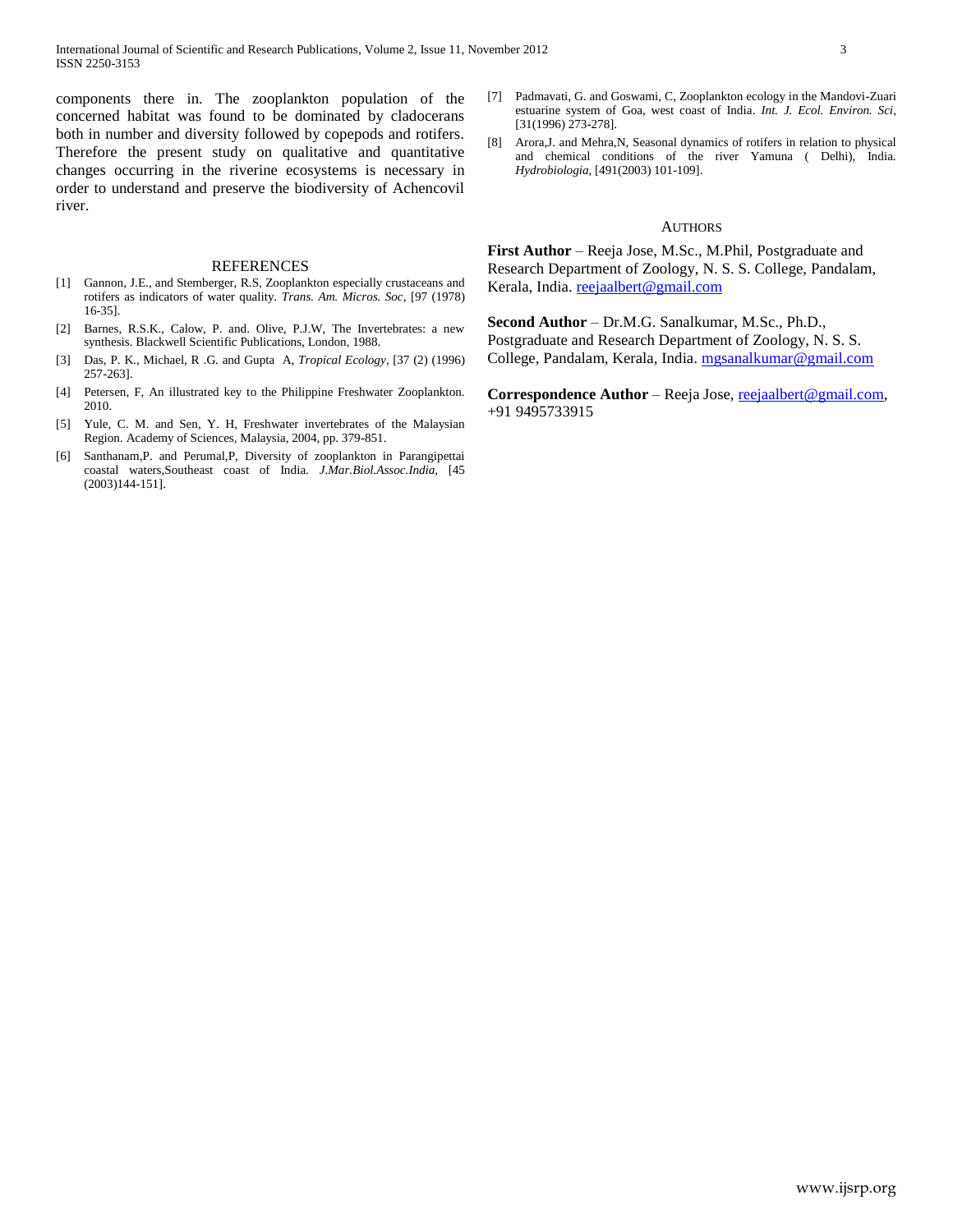| Sl.No:         | SPECIES/SEASONS                | <b>SUM</b>                   | <b>PRM</b>        | <b>MON</b>                   | <b>POM</b>                   |
|----------------|--------------------------------|------------------------------|-------------------|------------------------------|------------------------------|
| $\mathbf{A}$   | <b>ROTIFERA</b>                |                              |                   |                              |                              |
|                | Family-Brachionidae            |                              |                   |                              |                              |
| $\,1\,$        | <b>Brachionus</b> angularis    | $^{+}$                       | $^{+}$            | $^{+}$                       | $^{+}$                       |
| $\overline{2}$ | <b>Brachionus calyciflorus</b> | $^{+}$                       |                   | $^{+}$                       | $^{+}$                       |
| $\overline{3}$ | <b>Brachionus</b> caudatus     | $^{+}$                       | $^{+}$            |                              | $^{+}$                       |
| $\overline{4}$ | Keratella tropica              | $\ddot{}$                    | $\! + \!$         |                              | $\boldsymbol{+}$             |
|                | Family-Asplanchnidae           |                              |                   |                              |                              |
| $\overline{5}$ | Asplanchna priodonta           | $\! + \!$                    | $\boldsymbol{+}$  | $\boldsymbol{+}$             | $\boldsymbol{+}$             |
|                | Family-Trichocercidae          |                              |                   |                              |                              |
| $\sqrt{6}$     | Trichocera rattus              | $\! + \!$                    | $\boldsymbol{+}$  | $\boldsymbol{+}$             | $\boldsymbol{+}$             |
|                | Family-Lecanidae               |                              |                   |                              |                              |
| $\overline{7}$ | Lecane bulla                   | $\! + \!$                    | $\boldsymbol{+}$  | $\overline{\phantom{a}}$     | $\boldsymbol{+}$             |
|                | Family-Testudinellidae         |                              |                   |                              |                              |
| $\,8\,$        | Testudinella patina            | $\! + \!$                    | $\overline{a}$    | $\overline{\phantom{a}}$     | $\boldsymbol{+}$             |
| $\overline{B}$ | <b>CLADOCERA</b>               |                              |                   |                              |                              |
|                | Family-Daphnidae               |                              |                   |                              |                              |
| $\overline{9}$ | Ceriodaphnia cornuta           | $^{+}$                       | $\boldsymbol{+}$  | $\boldsymbol{+}$             | $\boldsymbol{+}$             |
| 10             | Daphnia carinata               | $\frac{1}{2}$                | $\boldsymbol{+}$  | $\boldsymbol{+}$             | $\boldsymbol{+}$             |
|                | Family-Bosminidae              |                              |                   |                              |                              |
| 11             | Bosmina longirostris           | $^{+}$                       | $\boldsymbol{+}$  | $\boldsymbol{+}$             | $\boldsymbol{+}$             |
| 12             | Bosmina fatalis                | $\ddot{}$                    | $\boldsymbol{+}$  | $\! + \!$                    | $\overline{a}$               |
|                | Family-Sididae                 |                              |                   |                              |                              |
| 13             | Diaphanosoma excisum           | $\! + \!$                    | $\boldsymbol{+}$  | $\boldsymbol{+}$             | $\overline{\phantom{a}}$     |
|                | Family-Moinidae                |                              |                   |                              |                              |
| 14             | Moina micrura                  | $\! + \!$                    | $\boldsymbol{+}$  | $\boldsymbol{+}$             | $\overline{a}$               |
|                | Family-Chydoridae              |                              |                   |                              |                              |
| 15             | Chydorus ventricosus           | $\qquad \qquad \blacksquare$ | $\boldsymbol{+}$  | $\qquad \qquad \blacksquare$ | $\boldsymbol{+}$             |
| 16             | Alona quadrangularis           | $\blacksquare$               | $\overline{a}$    | $^{+}$                       |                              |
| 17             | Alona rectangula               | $\blacksquare$               | $\! + \!$         |                              | $\qquad \qquad \blacksquare$ |
| 18             | Alona verrucosa                | $^{+}$                       | $\! + \!$         |                              | $\qquad \qquad \blacksquare$ |
|                | Family-Macrotricidae           |                              |                   |                              |                              |
| 19             | Macrotrix spinosa              | $\overline{\phantom{a}}$     | $\boldsymbol{+}$  | $\blacksquare$               | $\overline{\phantom{0}}$     |
| $\overline{C}$ | <b>COPEPODA</b>                |                              |                   |                              |                              |
|                | Order-Cyclopoida               |                              |                   |                              |                              |
|                | Family-Cyclopidae              |                              |                   |                              |                              |
| 20             | Mesocyclops leuckarti          | $\boldsymbol{+}$             | $\boldsymbol{+}$  | $\boldsymbol{+}$             | $\boldsymbol{+}$             |
| 21             | Mesocyclops hyalinus           | $^{+}$                       | ÷                 | $\qquad \qquad \blacksquare$ | $\! + \!$                    |
| 22             | Trophocyclops prascinus        | $\ddot{}$                    | $\! + \!$         |                              | $\! + \!$                    |
| 23             | Eucyclops serrulatus           | $\ddot{}$                    | $\ddot{}$         | $\! + \!$                    | $\boldsymbol{+}$             |
| 24             | Microcyclops varicans          | $\! + \!$                    | $\qquad \qquad +$ | $\blacksquare$               | $\boldsymbol{+}$             |
|                | Order-Calanoida                |                              |                   |                              |                              |
|                | Family-Diaptomidae             |                              |                   |                              |                              |
| 25             | Filipinodiaptomus insulanus    | $\! + \!$                    | $\overline{a}$    | $\qquad \qquad \blacksquare$ | $\boldsymbol{+}$             |
|                | Family-Pseudodiaptomidae       |                              |                   |                              |                              |
| 26             | Pseudodiaptomus nostradamus    | $\qquad \qquad +$            | $\boldsymbol{+}$  | $\Box$                       | $\overline{+}$               |

27 Mysis sps  $+$   $+$   $+$   $+$  $28$  Nauplius larvae  $+$   $+$ 

# Table 1: List of zooplankton species identified from Achencovil river during the study